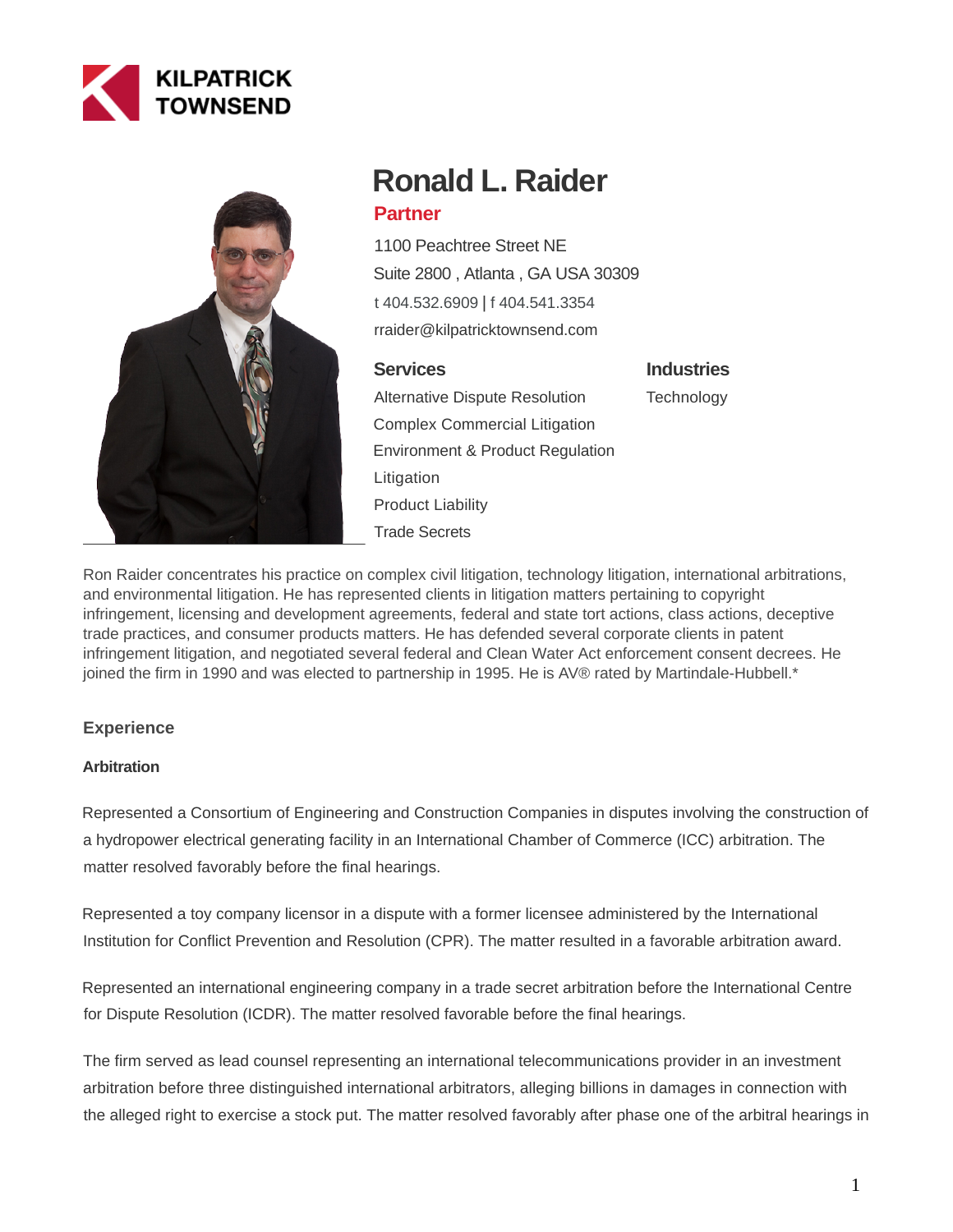

Miami, Florida and Washington, D.C.

Represented a *Fortune* 500 company in a dispute with a joint venture partner in Mexico relative to the client's right to transfer its interests in an equity affiliate as part of the sale of its textile assets.

Represented a Fortune 500 company in a dispute with a joint venture partner in Japan relative to the client's right to transfer its interests in an equity affiliate as part of the sale of its textile assets.

Represented a Fortune 500 company in an international arbitration administered by the ICC involving a longstanding contract with a partner relative to the commercial development of a pesticide. A tribunal was selected and the parties presented written statements to the Tribunal. The parties reached a negotiated resolution.

#### **Commercial Litigation**

Represented the creditors' committee and then plan trustee for Vesta Insurance Group Inc. in connection with its liquidation. The firm assisted with reaching a complex multimillion dollar claim settlement with the Texas Insurance Commissioner. The plan trustee obtained a multimillion dollar settlement of a lawsuit handled by the firm against former officers for breach of fiduciary duties. In re Vesta Insurance Group, Inc., Case No. 06-02517 (Bankr. N.D. Ala. filed July 18, 2006).

Represented a telecommunications company in an antitrust case which raised issues under essential facilities doctrine and the intersection of antitrust law and the Federal Telecommunications Act of 1996. The United States Supreme Court ultimately decided the antitrust liability issues in a companion case in our clients favor. Verizon Commc'ns Inc. v. Law Offices of Curtis V. Trinko, LLP , 540 US 398 (2004).

The firm served as lead counsel on behalf of Chrysler Group and Mercedes-Benz USA LLC in connection with a string of successes in the United States District Court, Western District of Wisconsin and the United States District Court, Eastern District of Texas against related entities Orion, Taurus, and ST Sales Tech. The plaintiff entities, who had asserted several patents against Chrysler and Mercedes after a settlement agreement was in place, were put on the defensive when we asserted counterclaims for breach of a previous settlement agreement. The United States District Court, Western District of Wisconsin granted summary judgment for Chrysler and MBUSA finding non-infringement, invalidity, and dismissing all the patent-related claims. Later a jury returned a verdict on liability in favor of Chrysler and MBUSA on the breach of contract claims. After a finding that the plaintiff had not acted in good faith, the court then awarded contract damages and legal fees. Related suits were later dismissed. The Federal Circuit affirmed the finding of no liability and the award of attorney fees to our client. (Judge Crabb and Judge Davis). Taurus IP, LLC v. Chrysler, LLC and Mercedes-Benz USA, LLC, No. 07-0158 (W.D. Wis. filed Mar. 20, 2007); Orion IP, LLC v. DaimlerChrysler (E.D. Tex.) and Orion IP,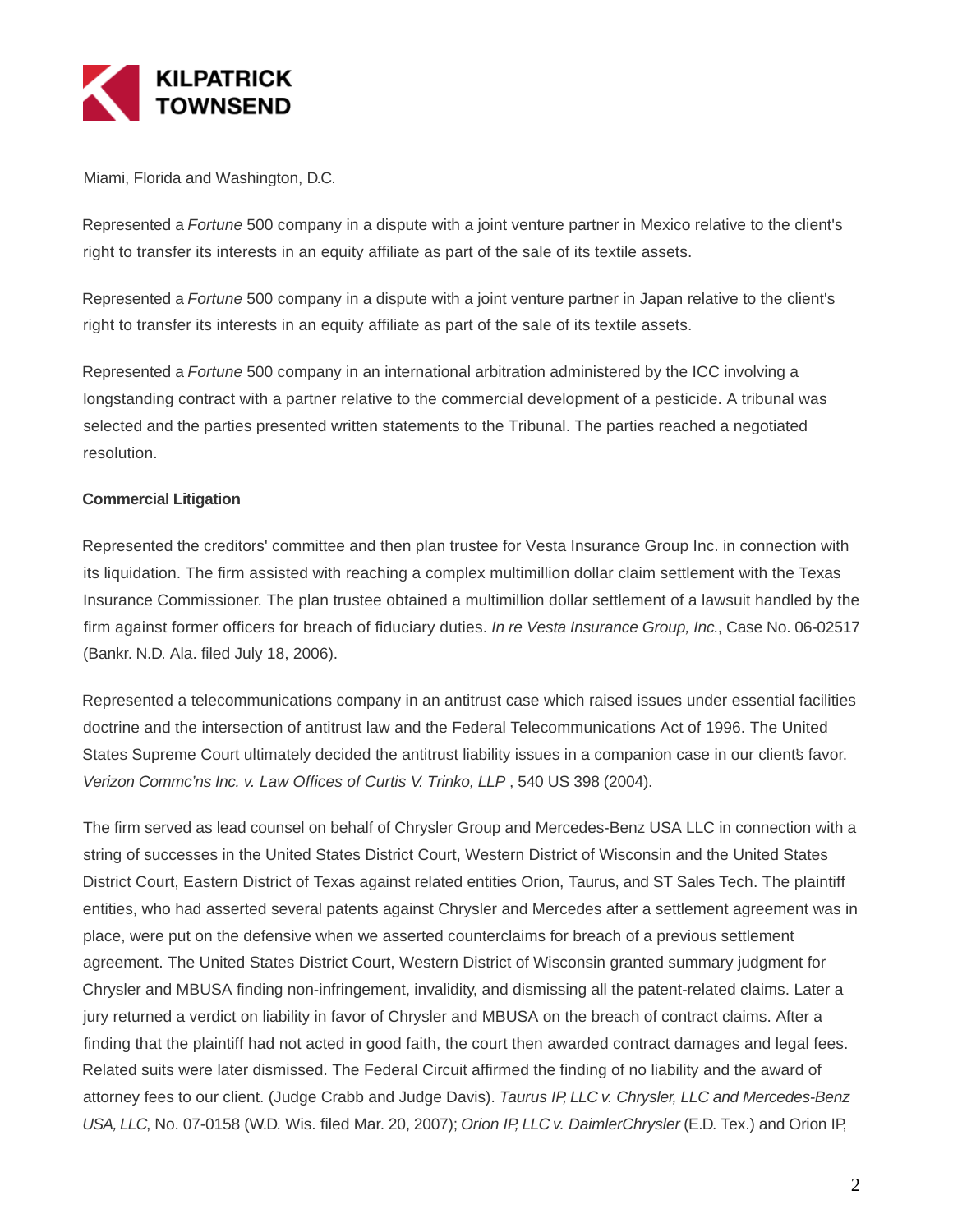

LLC v. MBUSA (E.D. Tex.).

Represented a Fortune 500 company in a "settlement fraud" case alleging federal RICO, fraud, and other state law claims arising out of our client's alleged fraudulent inducement of hundreds of settlements of product liability claims in the early 1990s. Between 1996 and 2000, approximately 70 plaintiffs asserted "settlement fraud" claims against our client in the United States District Court for the District of Hawaii or in Hawaii state court, and the company asserted claims in federal court for breach of the settlement agreement. Ultimately, all of the federal cases were consolidated under the Matsuura case style. Our client originally prevailed in the district court on motions to dismiss the "settlement fraud" claims based on provisions in the settlement agreements. When those rulings were superseded by a ruling of the Delaware Supreme Court, motions for judgment were filed on the pleadings which led to a certified question proceeding before the Hawaii Supreme Court. After the Hawaii Supreme Court ruled, the District Court granted a number of dispositive motions filed by our client, as did the Hawaii state court in a related case. During the pendency of appeals from those decisions, the vast majority of the Hawaii claimants settled. Similar dispositions results in Florida and Georgia litigations.

#### **Environmental Litigation**

The firm served as lead counsel in representing the city of Pueblo, Colorado in a successful challenge to parts of an EPA rule on sludge handling requirements and biosolids regulations for selenium. Leather Indus., et al. v. EPA, 40 F.3d 393 (D.C. Cir. 1994).

The firm served as lead counsel to City of Atlanta regarding National Pollutant Discharge Elimination System ("NPDES") permitting and enforcement issues for the City's water reclamation centers and combined sewer overflow facilities and the related collection and transmission system. Representation also included negotiating a federal Consent Decree with the Environmental Protection Agency, Department of Justice, and the State of Georgia to settle a citizen suit filed by a citizen activist group. Recently was allowed by the federal district court to join extraterritorial users of the City's water system to the pending Consent Decree matter when the City was faced with a taking of the City's water assets. All disputes regarding service area and assets will now be resolved under the jurisdiction of the federal court, rather than the state court.

Assisted a Specially Appointed Attorney General to represent the Georgia Ports Authority in claims challenging the Savannah Harbor Expansion Project.

#### **Education**

George Washington UniversityJ.D. (1985) with honors State University of New York, University at AlbanyB.A. (1982)

#### **Admissions**